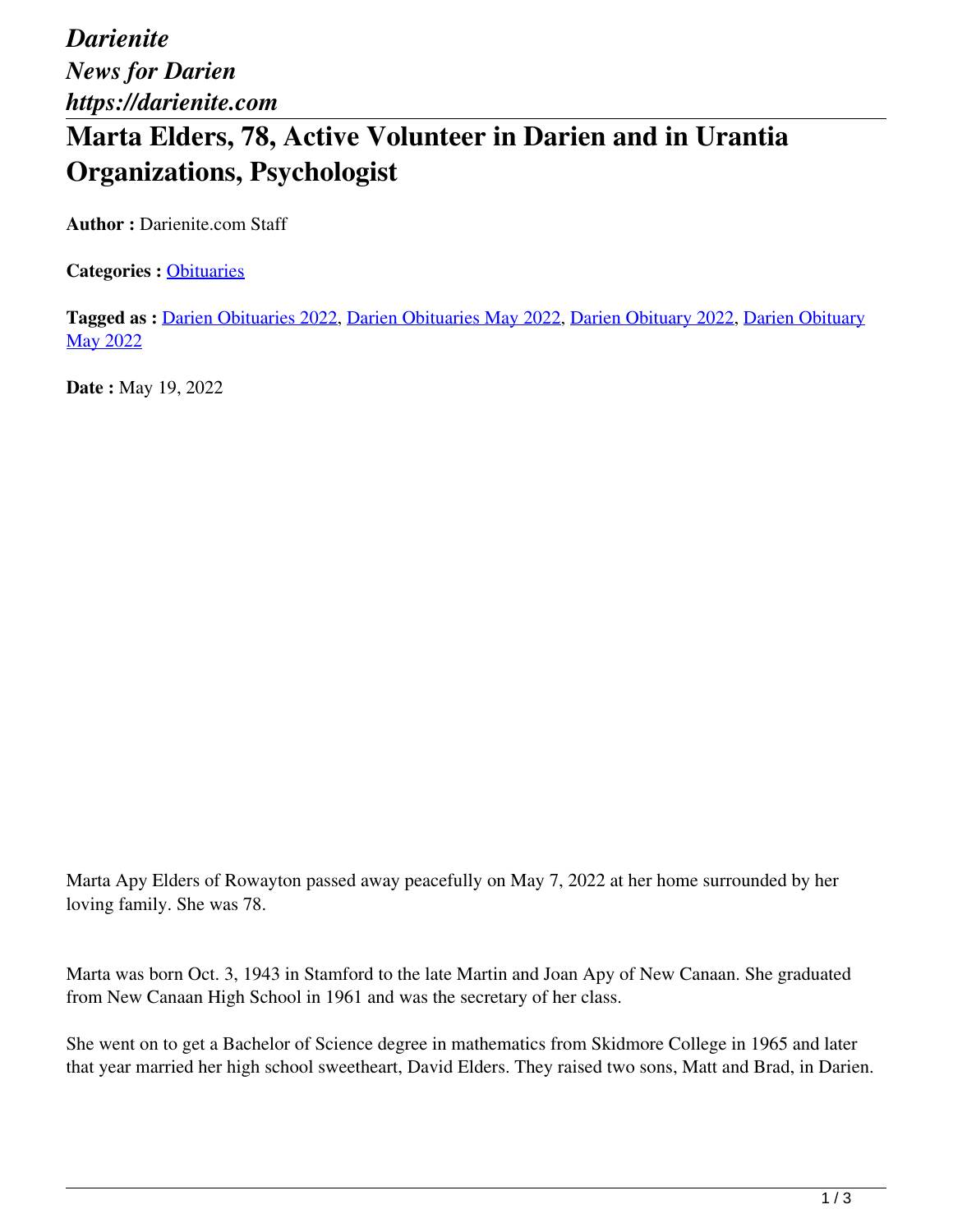## *Darienite News for Darien https://darienite.com*

During this time, she was actively involved in A Better Chance, Center for Hope and Safe Rides. Marta then went on to get her Ph.D. with honors in philosophy and clinical psychology from the Teachers College at Columbia University and practiced her passion until she left us.

She is a past chairperson of the Marion Woodman Foundation and a graduate of the BodySoul Rhythms Leadership Training Program created and led by Marion Woodman, Ann Skinner and Mary Hamilton.

Her spiritual journey is informed, guided and grounded in her study of The Urantia Book, which she and her late husband, David, were committed to for the last 50 years. It is their ground of being and has provided a vision of their next steps in an eternal journey.

Marta was a charter and founding member of the Connecticut Society of the Urantia Brotherhood and has served in numerous capacities over the years, including as an associate trustee of the Urantia Foundation, as well as a teacher facilitator for the Urantia Book Internet School (UBIS).

It wasn't what she did but how she lived that defined Marta's life. She could light up a room with her warmth, graceful beauty and smile and had a timeless sense of style. She collected and nurtured many meaningful friendships all over the world and completely and unequivocally lived her truth.

Also known as "Jojo" to her five grandchildren, she was a constant presence in their lives engaging in their personal journeys whether it be their sports, academics or their spiritual paths. According to them, Jojo also had a pretty lit emoji game.

She adored her family and her grandchildren endlessly, always wrapping each of them individually in a warm blanket of love and beaming with pride watching them grow and explore all the beauty, love and goodness that exists in this world.

Perhaps her greatest gift was to guide countless people through the most difficult times in their lives. She helped them to see light when all they could see was darkness. She taught them to be able to give and receive love when they didn't think it was possible.

If the definition of a "life well lived" is to give more than you take, to adore and be adored by your family and friends, to leave nothing unsaid and to have no regrets when your earthly journey ends and your spiritual journey begins, this truly was an exceptional life.

Marta is survived by her two sons and their families: Matt and Christine, sons Jack and Luke of Tiburon, California; and Brad and Karen, children Cameron, Katie, and Aidan of Darien; and her sister, Debbie Odell of Larkspur, Colorado.

She is predeceased by her husband ,David Elders; her parents, Martin and Joan Apy of New Canaan; and her brother, Mike Apy of Hilton Head, South Carolina.